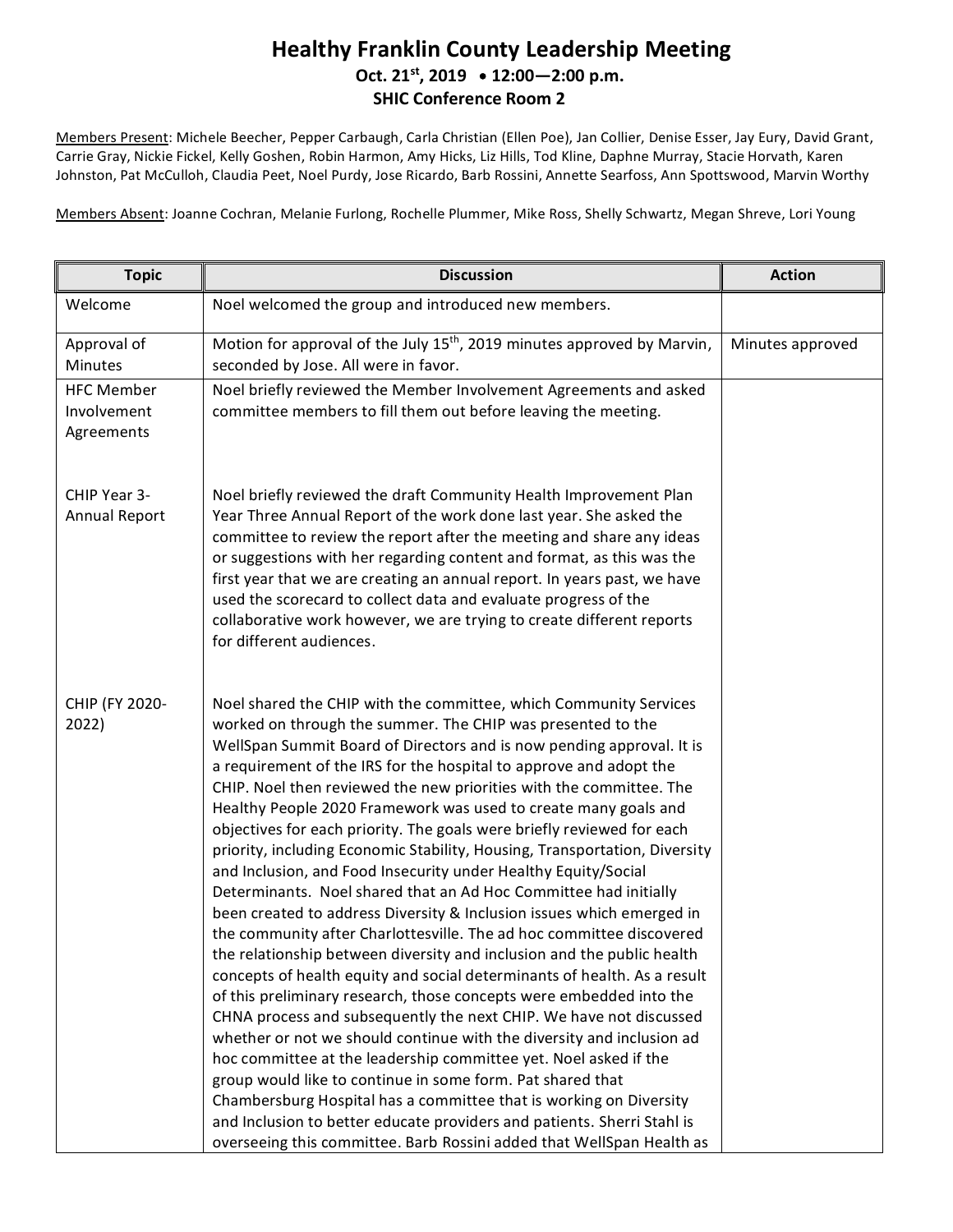## **Healthy Franklin County Leadership Meeting**

**Oct. 21st, 2019 12:00—2:00 p.m.**

**SHIC Conference Room 2**

| <b>Topic</b>                             | <b>Discussion</b>                                                                                                                                                                                                                                                                                                                                                                                                                                                                                                                                                                                                                                                                                                                                                                                                                                                                                                                                                                                                                                                                                                                                                                                                                                                                                                                                                                                                                                                                                                                                                                                           | <b>Action</b> |
|------------------------------------------|-------------------------------------------------------------------------------------------------------------------------------------------------------------------------------------------------------------------------------------------------------------------------------------------------------------------------------------------------------------------------------------------------------------------------------------------------------------------------------------------------------------------------------------------------------------------------------------------------------------------------------------------------------------------------------------------------------------------------------------------------------------------------------------------------------------------------------------------------------------------------------------------------------------------------------------------------------------------------------------------------------------------------------------------------------------------------------------------------------------------------------------------------------------------------------------------------------------------------------------------------------------------------------------------------------------------------------------------------------------------------------------------------------------------------------------------------------------------------------------------------------------------------------------------------------------------------------------------------------------|---------------|
| CHIP-Year 1<br>Action<br>Plan/Scorecards | a whole is working to create an entite plan to improve Diversity and<br>Inclusion. Noel suggested rebooting the Ad Hoc committee to focus on<br>Diversity and Inclusion; she will send out an email for those who are<br>interested in being a part of the committee with a doodle. Jose shared<br>that Shippensburg University is having more programs focused on<br>sharing opinions about diversity in the near future. Jose suggested that<br>simple, low-cost strategies, could be implemented to create more<br>inclusion by being more intentional with our resources. For example,<br>the cover image of the CHIP could be more inclusive by representing<br>more diverse populations. Marvin asked who the audience is for the<br>CHIP. Noel shared that the CHIP is used as an educational tool and is<br>distributed at presentations in the community. Karen suggested that<br>the CHIP be shared with local businesses and employers; a healthy<br>discussion followed about the value of that as it related to our<br>collective efforts. Karen offered that from a community health<br>perspective, employers and businesses should know about the CHIP<br>and it could also be a platform for further engagement with the work.<br>Barb suggested adding the Healthy Franklin County logo on the front of<br>the CHIP if this is distributed more in the community. It is not yet<br>available to view online. Noel suggested that an education campaign<br>could be created to target specific groups and the messaging and or<br>benefits could be customized to the respective audience. |               |
| <b>HFC Taskforce</b><br>Reports          | Noel briefly shared the scorecards with committee members and asked<br>them to follow along as each Co-Chair reports on their Task Force.<br>Access to Care-David shared updates from the task force's last<br>meeting. Keystone has hired a pediatric and a general dentist.<br>Transportation continues to be a barrier. He reviewed details about<br>EPIC; patients will have one electronic health record no matter which<br>health care organization they visit. There will also be one Patient Portal<br>for patients. EPIC has a Social Determinants module, which allows case<br>managers and providers to understand which social determinant the<br>patient is struggling with. The data from this will help them do a better<br>job with assisting patients.<br>Nutrition, Physical Activity, & Weight Status-Barb Houpt reported on<br>the task force's last meeting. There will continue to be Community<br>Engagement and Community Garden Work Groups; the task force is<br>determining who will be involved moving forward in these work<br>groups. The first teacher training for Eat well, Play Hard will begin on<br>Nov. 5 <sup>th</sup> . The task force is working on collecting data from the Happy<br>Feet project.                                                                                                                                                                                                                                                                                                                                                                 |               |
|                                          | Behavioral Health-Kelly Goshen reported on the task force's last<br>meeting. One of their goals is to increase the number of people<br>screened for depression; they are currently working on gathering data.                                                                                                                                                                                                                                                                                                                                                                                                                                                                                                                                                                                                                                                                                                                                                                                                                                                                                                                                                                                                                                                                                                                                                                                                                                                                                                                                                                                               |               |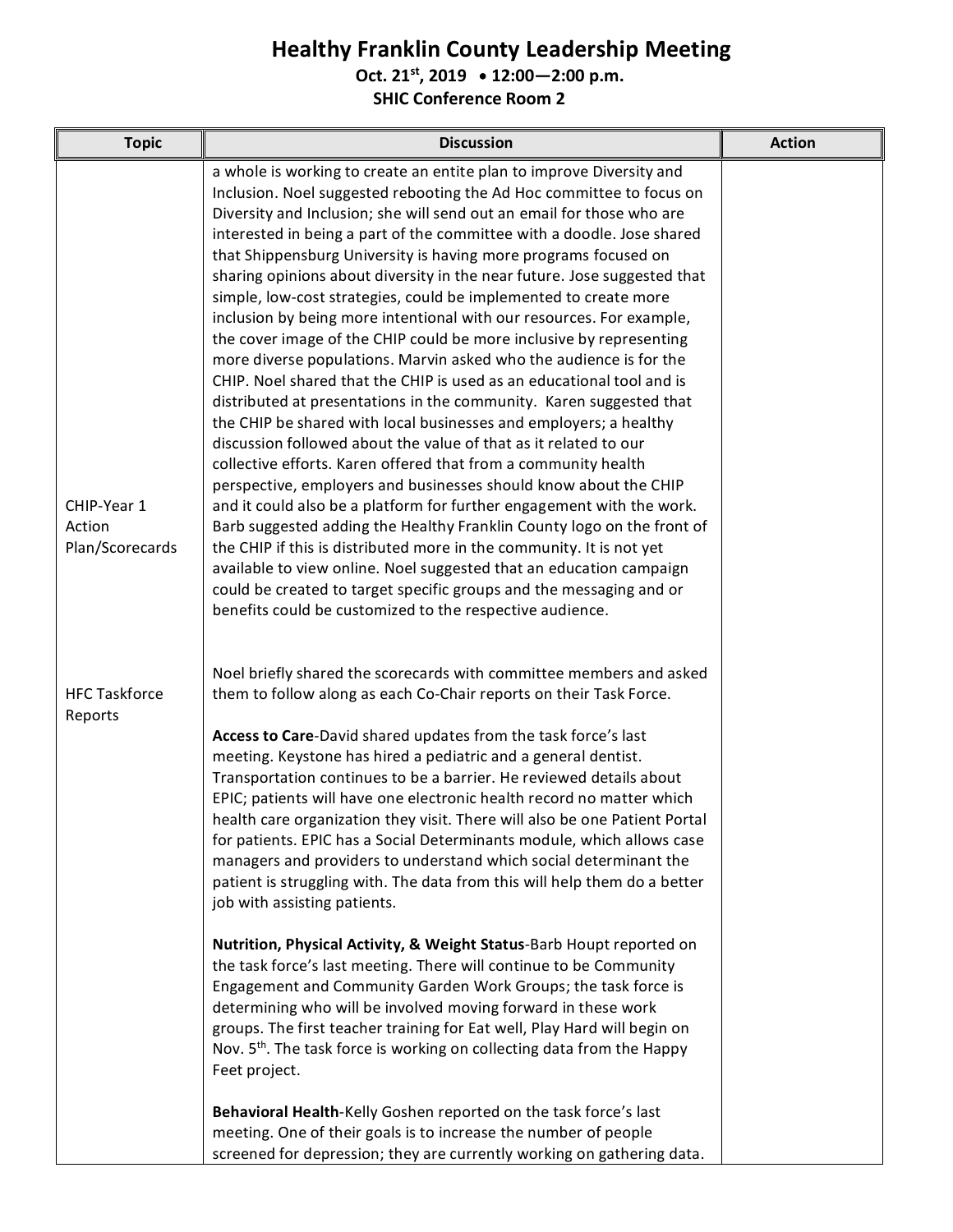## **Healthy Franklin County Leadership Meeting**

**Oct. 21st, 2019 12:00—2:00 p.m.**

**SHIC Conference Room 2**

| <b>Topic</b>                     | <b>Discussion</b>                                                                                                                                                                                                                                                                                                                                                                                                                                                                                                                                                                                                                                                                                                                                                                                                                                                                                                                                                                                                                                                                                                             | <b>Action</b> |
|----------------------------------|-------------------------------------------------------------------------------------------------------------------------------------------------------------------------------------------------------------------------------------------------------------------------------------------------------------------------------------------------------------------------------------------------------------------------------------------------------------------------------------------------------------------------------------------------------------------------------------------------------------------------------------------------------------------------------------------------------------------------------------------------------------------------------------------------------------------------------------------------------------------------------------------------------------------------------------------------------------------------------------------------------------------------------------------------------------------------------------------------------------------------------|---------------|
|                                  | Purple ribbons and lights were put up along Main Street for Suicide<br>Prevention Month in September. Community Film Night's "The S Word"<br>had 83 people attend, with the majority being fairly comfortable<br>answering the question "Are you going to kill yourself?" after the film.<br>Suicide prevention coasters and window clings were distributed to high<br>schools in Franklin County, Keystone Health, and other Mental Health<br>providers to hang on their bathroom mirrors and in their offices which<br>promoted the Keystone Health Crisis Line and the National Crisis Text<br>Line. Noel mentioned that she is currently working with WellSpan<br>Summit Health to include window clings in their physician offices as<br>well. Chambersburg Cares/HCP worked with CASHS students to develop<br>their own window clings as a suicide prevention strategy and they were<br>distributed throughout the school on windows.                                                                                                                                                                                   |               |
|                                  | Hope from the Start-Annette and Stacy reported on the task force's<br>last meeting. The task force met in the new Early Childhood Classroom<br>inside of Waynesboro Area Senior High School. Annette shared<br>information about the First Start Annual Meeting that will take place at<br>the Waynesboro Country Club on November 1st. She also shared that<br>the childcare population has increased drastically since last year. She<br>mentioned information about how they are working to expand the<br>Keystone Grandparents Program, where senior citizens volunteer in<br>childcare programs. The task force is working on a Communication<br>Plan to create more awareness about the importance of the first 1,000<br>days of a child's life. Stacy reviewed the Franklin County Human<br>Services Training Day, which was held to increase diversity awareness<br>and if they are connecting with community members on an individual<br>level. They have applied for a Community Care Grant but did not<br>receive it; the state is offering strategic planning and technical<br>assistance to the program instead. |               |
| Additional<br><b>Discussions</b> | Food Insecurity-Liz and Jay reported on the task force's last meeting.<br>The Food Insecurity Task Force stemmed from Nutrition and Physical<br>activity task forces. They spent the fall creating the action plan for Year<br>1, and the task force's overall goal is to reduce household food<br>insecurity. Their first meeting to review the plan was on Oct. 9 <sup>th</sup> . Liz<br>and Jay are open to suggestions for their current process. Jay shared<br>that there are currently many food voucher programs. For example,<br>SCCAP's Double Dollars is a community program working on top of a<br>federal program (SNAP) that was offered at the North Square Farmers<br>Market. He looks to create more outlets for healthy food.<br>Barb Rossini suggested that the committee dedicate 30 minutes at each<br>meeting for possible group discussions. Noel will discuss with Barb<br>further to put this into future agendas. Currently, there is no work<br>group for Adolescent Health. Healthy Community Partnerships has<br>much of its focus on adolescent health at the moment.                            |               |